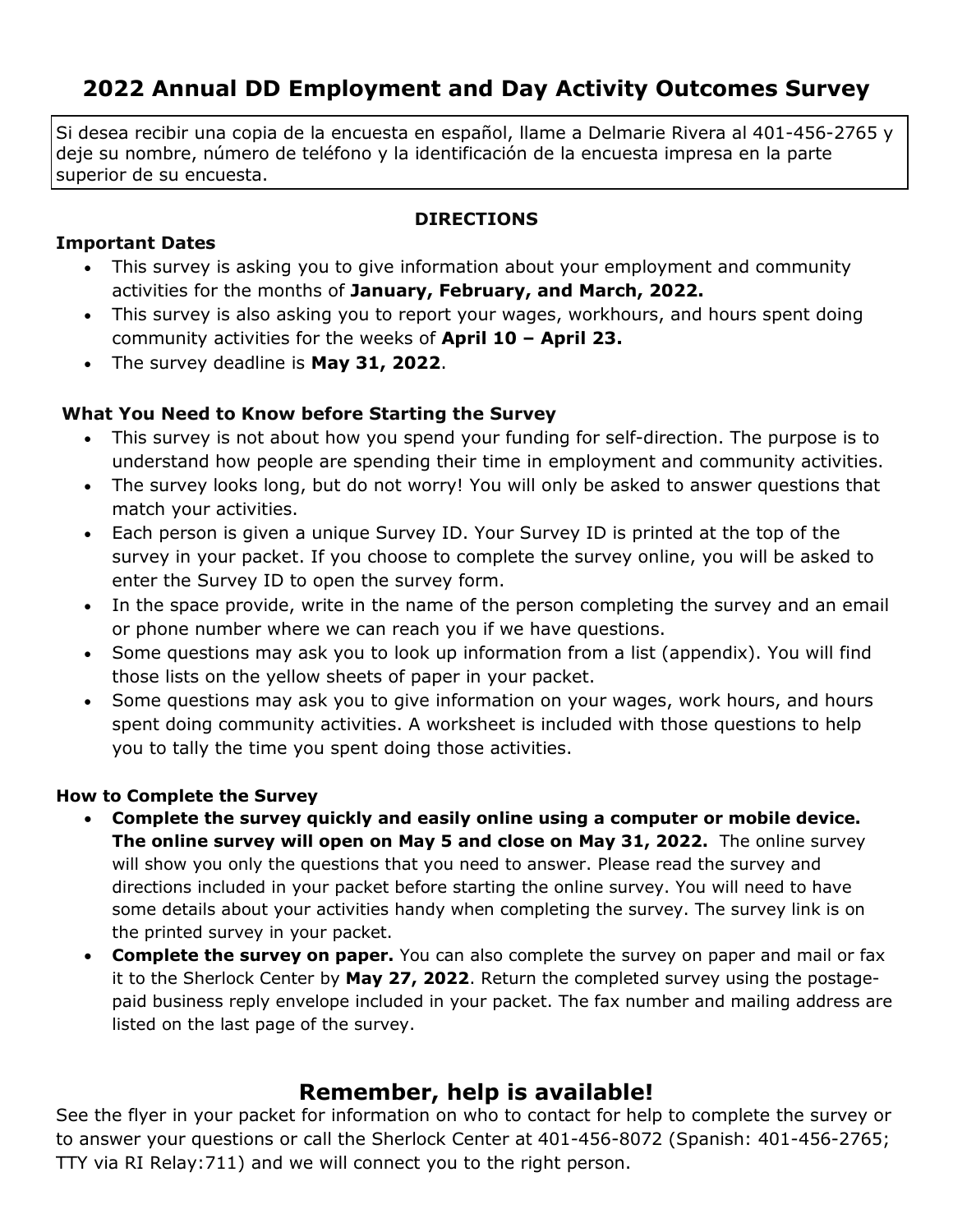| Name:             | <b>Person Completing:</b> |  |  |
|-------------------|---------------------------|--|--|
| <b>Survey ID:</b> | Email:<br>Phone:          |  |  |

### **2022 Annual DD Employment and Day Activity Outcomes Survey Online Survey Link:<https://bit.ly/sdsmay2022>**

Please answer all questions on this page.

- 1. What best describes where you live:
	- \_\_\_ My own home/apartment \_\_\_ Family home/apartment
	- \_\_\_ Shared Living Provider, list provider name: \_\_\_\_\_\_\_\_\_\_\_\_\_\_\_\_\_\_\_\_\_\_\_\_\_
- 2. Do you get support from an organization to help with your job or community activities? \_\_\_No \_\_\_Yes, list organization: **\_\_\_\_\_\_\_\_\_\_\_\_\_\_\_\_\_\_\_\_\_\_\_\_\_\_\_\_\_\_\_\_\_\_\_\_\_\_\_\_\_**
- 3. Between **February 1 – April 30, 2022**, did you receive information to learn how wages affect your Social Security and other benefits (e.g. SSI, SSDI, or health insurance)? Put an **X** next to all that apply.

| No information received<br>Provided written materials | Visited the Social Security Administration website<br>Spoke with a Social Security Administration |
|-------------------------------------------------------|---------------------------------------------------------------------------------------------------|
|                                                       |                                                                                                   |
| Attended Work Incentive information                   | Representative                                                                                    |
| session                                               | Called the Ticket to Work Helpline                                                                |
| Attended an individual counseling                     | Written Benefits Plan received from a CWIC                                                        |
| session with a Certified Work                         | Written Benefits Plan in process by a CWIC                                                        |
| Incentives Benefits Counselor (CWIC)                  |                                                                                                   |

4. Between **February 1 – April 30, 2022**, what best describes your activity with the Office of Rehabilitation Services (ORS)?

| No activity with ORS              | I have an open case (new or ongoing) |
|-----------------------------------|--------------------------------------|
| I applied for services or have an | My case was closed-Success           |
| application pending               | My case was closed-Other Reason      |

- 5. Between **February 1 to April 30, 2022**, which of the following activities did you do? Place an **X** next to all that apply.
	- I participated in activities to help me to develop job skills or to find, choose, get or keep a job **(Complete the Supported Employment section starting on page 2.**)
	- \_\_\_ I worked at a job paid by the employer. **(Complete the Job on Employer Payroll section starting on page 4.)**
	- \_\_\_ I worked at a Self-Employed job. **(Complete the Self-Employed section starting on page 6.)**
	- \_\_\_ I participated in social, recreational, educational or other unpaid activities taking place at a community or public place. **(Complete the Community Activity section starting on page 7.)**
	- None of the above If none, what was the primary reason? Check one.

\_\_\_Pandemic \_\_\_\_Health Issue \_\_\_\_Lack of supports \_\_\_Other: \_\_\_\_\_\_\_\_\_\_\_\_\_\_\_\_\_\_\_\_

### **Next, complete the section for each activity marked with an X in Question 5. If you selected "None of the above" no additional questions are required. Thank you!**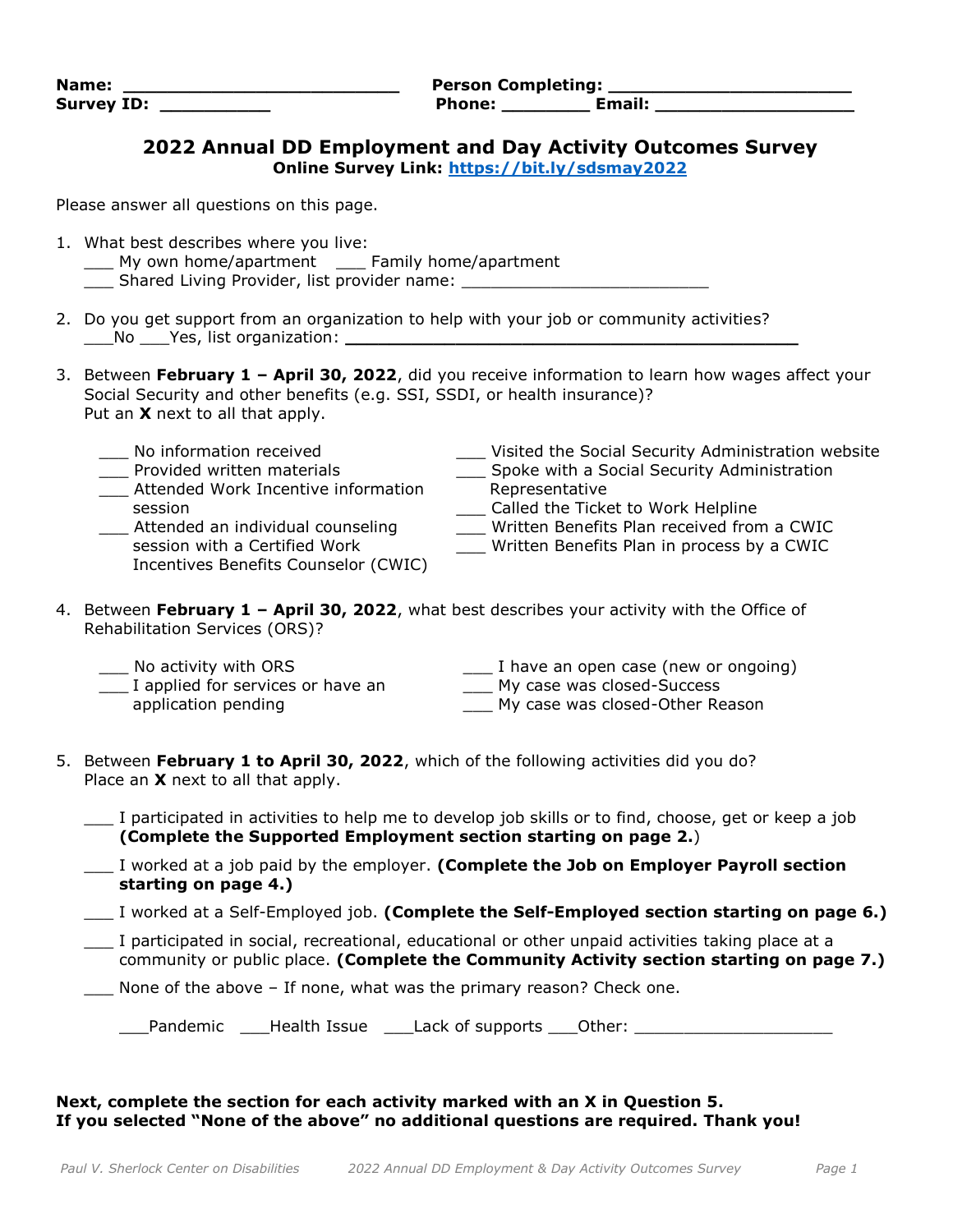# **Supported Employment**

Answer these questions if you participated in activities to develop job skills or to find, choose, get or keep a job between February 1 – April 30, 2022.

- 6. How long have you participated in activities to develop job skills or to find, choose, get or keep a job?
	- \_\_\_ less than 1 month
	- \_\_\_ 1 month or less than 3 months
- \_\_\_ 3 months or less than 6 months
- \_\_\_ 6 months or less than 12 months
- \_\_\_ 1 year or more
- 7. Which of the following supported employment activities did you do between **February 1 and April 30**? Put an **X** next to all that apply.

| ___I attended a Job club/class (job search or job   |
|-----------------------------------------------------|
| retention related)                                  |
| L Created a written resume                          |
| I created a visual resume (pictures or video)       |
| ___I applied for 1 or more jobs online or in-person |
| ___I attended 1 or more job interview/s with an     |
| employer                                            |
| None of the above                                   |
|                                                     |

8. How many short-term (lasting less than 30 days) vocational experiences did you complete between **February 1 – April 30**?

*Examples of short-term experiences include a mock interview, job shadow, job trial or brief situational assessment each lasting less than 30 days. Count each experience only once even if the experience took place over multiple days (e.g. A job trial completed over 3 days = 1 experience)*

### **Number of short-term experiences**: \_\_\_\_\_\_\_\_

9. How many long-term (lasting 30 days or more) vocational experiences did you complete between **February 1 to April 30**?

*Examples of long-term experiences include a job trial, situational assessment, or internship lasting more than 30 days. (e.g. An internship completed over 2 months = 1 experience)*

## **Number of long-term experiences:** \_\_\_\_\_\_\_\_

10. How many businesses were contacted on your behalf to develop a vocational experience or job opportunity between **February 1 to April 30**?

*Count each business only once even if contacted multiple times.*

## **Number of businesses contacted**: \_\_\_\_\_\_\_\_\_

- 11. If someone helps you with your supported employment activities, how was that help provided between **February 1 – April 30**?
	- \_\_\_\_ In-Person Only \_\_\_ Combination of in-person and remote \_\_\_ Remote Only (video, email, phone call) \_\_\_ No supports provided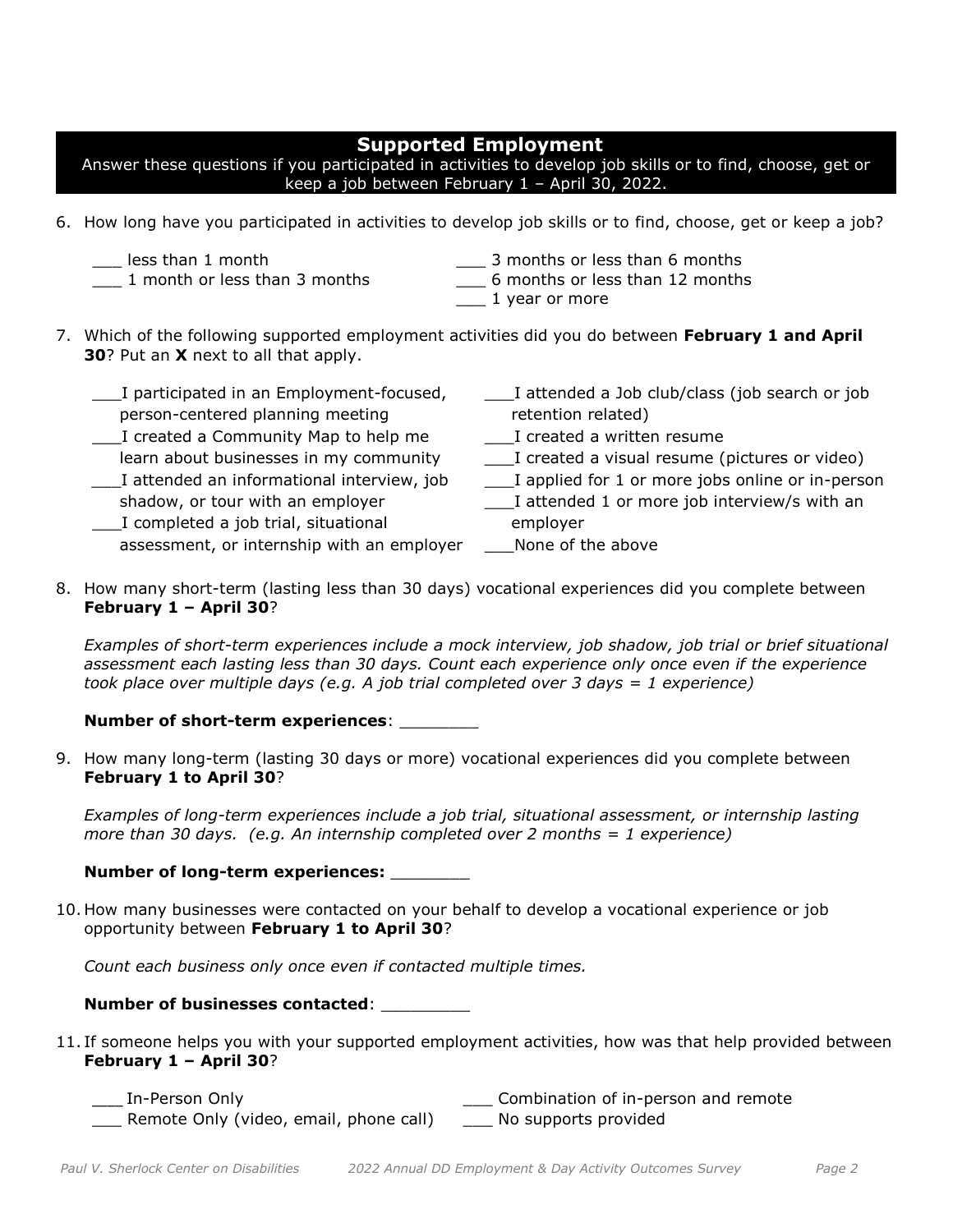### **Questions 12 – 14 are asking for information on your supported employment activities for a two-week period.**

12. In the Supported Employment Worksheet, enter the amount of time you spent in the activities listed below between **April 10 – April 23.** Enter zero if no hours were spent doing an activity.

### **Supported Employment Worksheet:**

*If completing the survey online, only the Total Time for each activity is entered.* 

|                                                   | Week 1       | Week 2             | <b>Total Time</b>   |
|---------------------------------------------------|--------------|--------------------|---------------------|
|                                                   | April 10 -16 | <b>April 17-23</b> | (Week $1 +$ Week 2) |
|                                                   |              |                    |                     |
| <b>Example</b>                                    | 1 hour       | 30 minutes         | 1.5 hours           |
| <b>Career Planning</b>                            |              |                    |                     |
| Examples: exploring job interests, practice       |              |                    |                     |
| interviews, learning how to complete an           |              |                    |                     |
| application, planning for job supports, exploring |              |                    |                     |
| a job change or advancement in current job.       |              |                    |                     |
| Post-secondary education or vocational            |              |                    |                     |
| training to support your employment goal          |              |                    |                     |
| Examples: attending a culinary program, taking    |              |                    |                     |
| a college course                                  |              |                    |                     |
| <b>Short-term vocational experiences</b>          |              |                    |                     |
| Examples: mock interview, job shadowing, job      |              |                    |                     |
| trial                                             |              |                    |                     |
| Long-term vocational experiences                  |              |                    |                     |
| Examples: job trial, situational assessment,      |              |                    |                     |
| internship                                        |              |                    |                     |
| Job Search by me or with me                       |              |                    |                     |
| Examples: following up on job leads, applying     |              |                    |                     |
| for a job, meeting with an employer by myself     |              |                    |                     |
| or with support                                   |              |                    |                     |
| Job Search on my behalf                           |              |                    |                     |
| Examples: follow up on job leads, contact with    |              |                    |                     |
| employers by support staff or others              |              |                    |                     |
| <b>Job Coaching</b>                               |              |                    |                     |
| <b>Examples:</b> help to learn or do job tasks or |              |                    |                     |
| other types of help from support staff when       |              |                    |                     |
| working (e.g. personal care, medical support)     |              |                    |                     |

- 13. If you entered no hours of supported employment activity between **April 10 – April 23**, what was the primary reason?
	- \_\_\_ Pandemic \_\_\_ Health Issue \_\_\_ Planned Time Off (e.g., vacation) \_\_\_ Lack of Supports \_\_\_ Other: \_\_\_\_\_\_\_\_\_\_\_\_\_\_\_\_\_\_\_\_\_\_
- 14. If you entered hours of supported employment activity between **April 10 – April 23**, where did those activities take place? Put an **X** next to all that apply.

| netWorkRI / Onestop Career   | Public Venue (e.g. library, | Business / Employer |
|------------------------------|-----------------------------|---------------------|
| Center/DLT                   | coffee shop)                | Home / Residence    |
| DD Provider or other         | School / Training Facility  |                     |
| Organization (e.g., Compass) |                             |                     |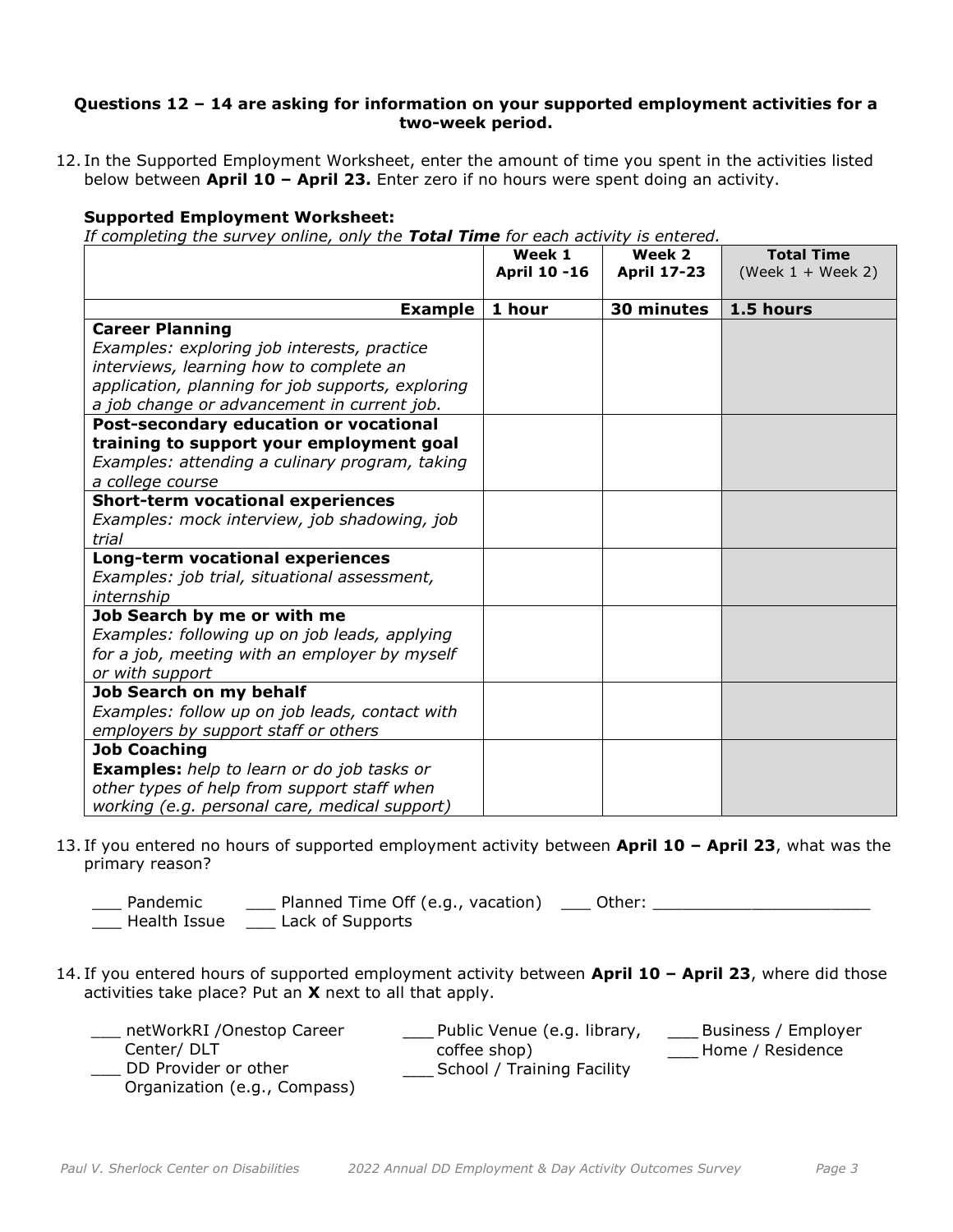| <b>Job on Employer Payroll</b><br>Answer these questions if you worked at a job hired on the employer's payroll between<br>February 1-April 30, 2022.<br>الاتالات ووال |                                                                                                                                                                                                    |                                                                        |  |  |
|------------------------------------------------------------------------------------------------------------------------------------------------------------------------|----------------------------------------------------------------------------------------------------------------------------------------------------------------------------------------------------|------------------------------------------------------------------------|--|--|
| 15. Did you START a new individual job between February 1 and April 30?<br>Yes No                                                                                      |                                                                                                                                                                                                    |                                                                        |  |  |
| If yes, how was this new job obtained?<br>__I was hired into an existing job<br>I was hired into a customized job (created for me)                                     |                                                                                                                                                                                                    |                                                                        |  |  |
| 16. Did you END a job between February 1 and April 30?<br>No Yes No                                                                                                    |                                                                                                                                                                                                    |                                                                        |  |  |
| If yes, what was the primary reason that the job ended?                                                                                                                |                                                                                                                                                                                                    |                                                                        |  |  |
| Hired into a new job<br>Chose to leave job / not a match<br>Chose to leave job / pandemic<br>related<br>Laid off / general<br>__ Employer Closed / Relocated           | Lack of available job supports / _____ Change or loss of<br>general<br>Lack of available job supports / ___ Individual<br>pandemic related<br>financial                                            | benefits - medical<br>moved/changed<br>$\equiv$ Health issues<br>Other |  |  |
| 17. If yes, how long were you employed at the job that ended?                                                                                                          |                                                                                                                                                                                                    |                                                                        |  |  |
| less than 1 month<br>3 mos. or less than 6 mos.                                                                                                                        | 6 mos. or less than 12 mos. __ 5 yrs or less than 10 yrs<br>$\frac{1}{2}$ month or more than 3 mos. $\frac{1}{2}$ 1 yr or less than 2 yrs $\frac{1}{2}$ 10 yrs or more<br>2 yrs or less than 5 yrs |                                                                        |  |  |

18. Were you employed at a job on the employer's payroll between **April 10 – April 30**?  $\rule{1em}{0.15mm}$  Yes  $\rule{1em}{0.15mm}$  No

#### **If no, stop here and go to the next section**.

#### **If yes**, **answer questions 19 – 31**.

*Answer these questions even if you did not work any hours during the two-week period (e.g. on vacation, out sick, etc.). If you worked more than one job, pick one job to answer these questions*.

- 19. What is the title of your job? *Select a job title from APPENDIX B that most closely matches what you do at work or write in a title.*
- 20. What is the employer type for your job? *Check one.*

| For-Profit Business | Community DD Agency | Government Agency - Federal/ |
|---------------------|---------------------|------------------------------|
| Non-Profit Business | (hired as staff)    | State/City/Town              |

21. What is the industry for your individual job? \_ *The industry is the primary purpose of the company where you work. Select an industry from APPENDIX C. If unsure, provide the name of your employer.*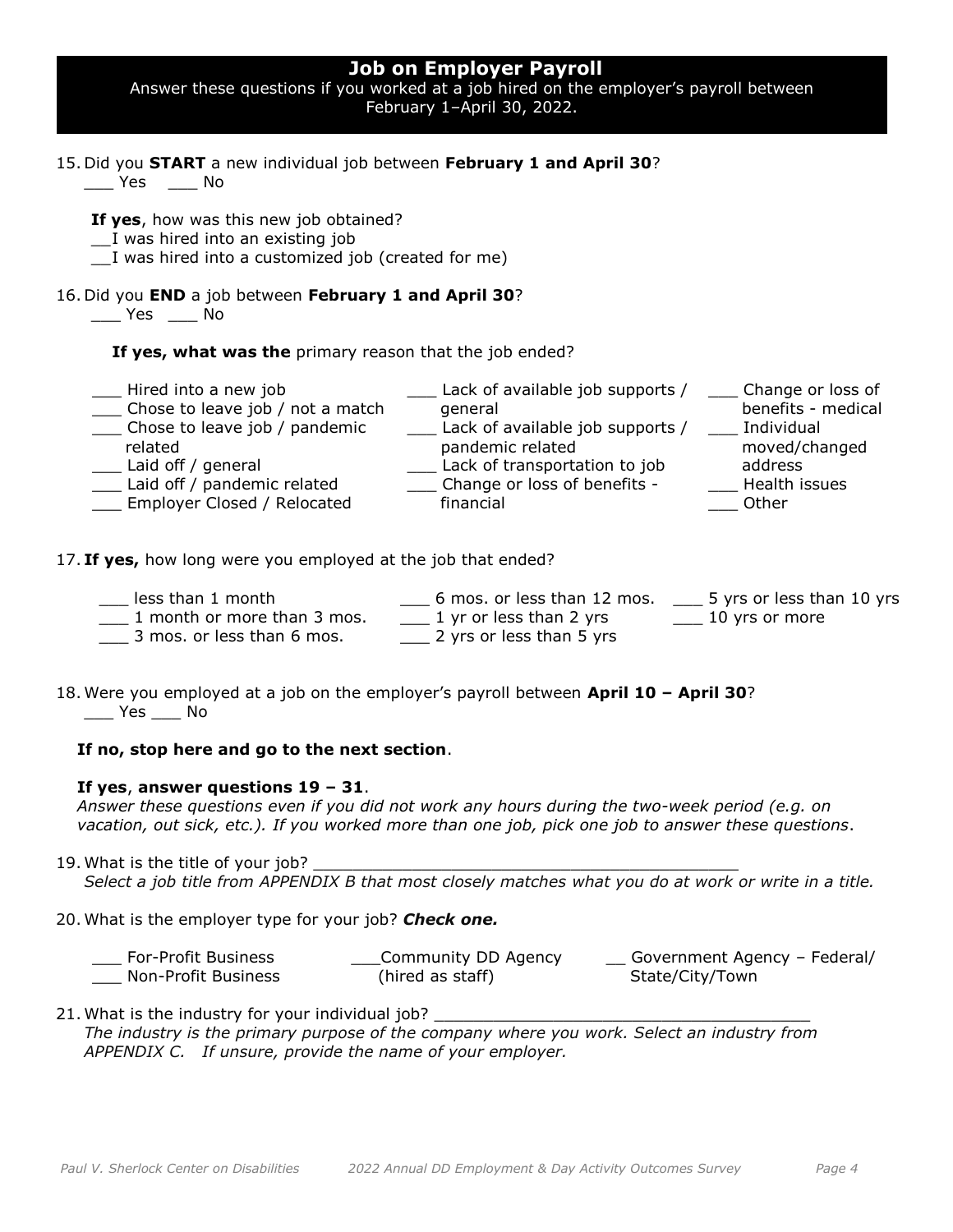| 22. How often do you receive support while working at your job? <b>Check one.</b><br>Examples: help to learn or do your job, person care, medical support.                                                                                                        |
|-------------------------------------------------------------------------------------------------------------------------------------------------------------------------------------------------------------------------------------------------------------------|
| None<br>___ Monthly (at least 1x/mo)<br>____ None $\qquad$ ____ Daily (some)<br>___ Daily (100% of the time) $\qquad$ ___ Weekly (at least 1x/wk)                                                                                                                 |
| 23. How often do you receive support when not working to help you to keep your job?<br>Examples of support: talking with staff to resolve problems, scheduling rides, reporting earnings                                                                          |
| ____ None $\qquad$ ____ Daily (some)<br>____ Daily (100% of the time) $\qquad$ ____ Weekly (at least 1x/wk)<br>$\frac{1}{1}$ Monthly (at least 1x/mo)                                                                                                             |
| 24. How is job support typically provided?                                                                                                                                                                                                                        |
| ___ In-Person Only<br>____ Combination of in-person and remote<br>___ Remote Only (video, phone, email)<br>___ No support provided                                                                                                                                |
| 25. How is employer consultation provided by your staff to help you to keep your job?                                                                                                                                                                             |
| $\rule{1em}{0.15mm}$ None<br>____ In-Person<br>___ Remote (video, phone, email)                                                                                                                                                                                   |
| 26. How do you typically get to your job?                                                                                                                                                                                                                         |
| __ On my own (drives car, walks, ____ On Demand Service (i.e., ____ Family member, relative,<br>friend, neighbor, etc.<br>friend, neighbor, etc_<br>Co-worker/Carpool<br>___ NA (works at home)                                                                   |
| 27. How long have you worked at your job?                                                                                                                                                                                                                         |
| ___ 6 mos. or less than 12 mos. ___ 5 yrs or less than 10 yrs<br>less than 1 month<br>10 yrs or less than 2 yrs 10 yrs or more<br>$\frac{1}{2}$ 1 month or more than 3 mos.<br>$\frac{1}{2}$ 3 mos. or less than 6 mos.<br>$\frac{1}{2}$ 2 yrs or less than 5 yrs |
| 28. Which of the following employer benefits do you receive? Put an X next to all that apply.                                                                                                                                                                     |
| Employer Offered Heath Insurance (Supersonal Days Tamps Retirement Plan<br>No benefits offered<br>Vacation Days<br>Sick Leave                                                                                                                                     |
| Minimum wage is \$12.25.                                                                                                                                                                                                                                          |
| 30. In the Employment Worksheet, enter the hours you worked at your job between April 10 - April 23.                                                                                                                                                              |

## **Employment Worksheet:** *If completing the survey online, only the Total Hours are entered.*

|                          | Sunday | Monday | Tuesday | Wednesday | Thursday | Friday             | Saturday | Weekly<br><b>Hours</b> |
|--------------------------|--------|--------|---------|-----------|----------|--------------------|----------|------------------------|
| <b>Example</b>           |        |        |         | 2.5       |          |                    |          | 6.5                    |
| Week of<br>April 10 - 16 |        |        |         |           |          |                    |          |                        |
| Week of<br>April 17 - 23 |        |        |         |           |          |                    |          |                        |
|                          |        |        |         |           |          | <b>TOTAL HOURS</b> |          |                        |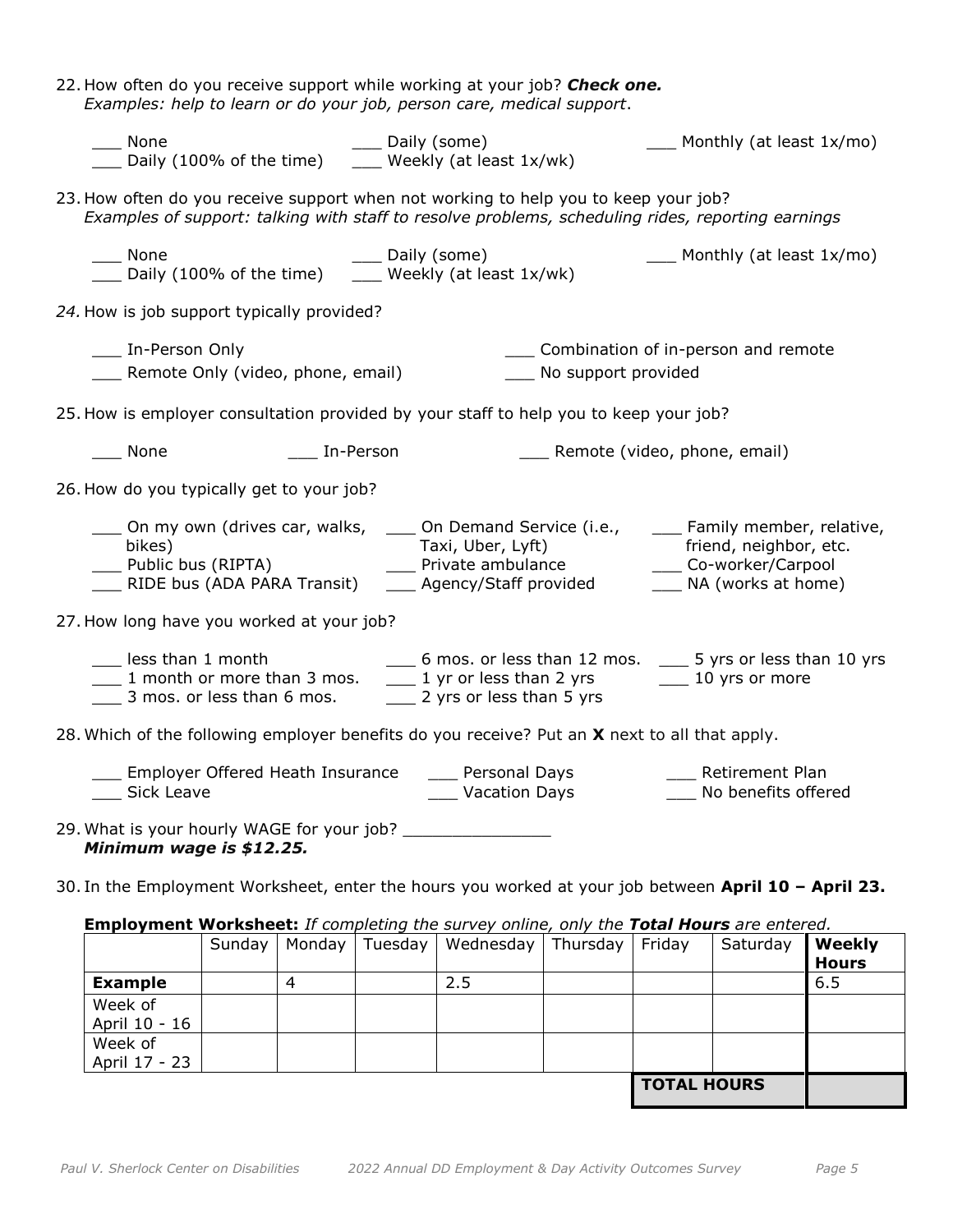|  |  |  | 31. If you had no worked hours between April 10 - April 23, what was the primary reason? |
|--|--|--|------------------------------------------------------------------------------------------|
|  |  |  |                                                                                          |

| Furlough (employed but no | Planned Time Off (vacation or | Lack of Job Supports |
|---------------------------|-------------------------------|----------------------|
| hours assigned)           | personal leave)               | Other                |
| Personal Leave - Pandemic | Sick Leave                    |                      |

| <b>Self-Employed</b><br>Answer these questions if you were self-employed between February 1 - April 30, 2022.                                                                                                                                                                                                                                                                                                                         |
|---------------------------------------------------------------------------------------------------------------------------------------------------------------------------------------------------------------------------------------------------------------------------------------------------------------------------------------------------------------------------------------------------------------------------------------|
|                                                                                                                                                                                                                                                                                                                                                                                                                                       |
| 33. How long have you been self-employed?                                                                                                                                                                                                                                                                                                                                                                                             |
| ___ 6 mos. or less than 12 mos. ___ 5 yrs or less than 10 yrs<br>Less than 1 month 1. G mos. or less than 12 mos. 1. The set than 12 mos. 1 month or more than 3 mos. 2. 1 yr or less than 2 yrs 10 yrs or more<br>1 3 mos. or less than 6 mos. 11 2 yrs or less than 5 yrs                                                                                                                                                           |
| 34. How often do you receive support while working at your self-employed job?<br>Examples of support:                                                                                                                                                                                                                                                                                                                                 |
| ___ Daily (some)<br>___ Weekly (at least 1x/wk)<br>$\frac{1}{2}$ Monthly (at least 1x/mos)<br>None<br>___ None<br>___ Daily (100% of the time)                                                                                                                                                                                                                                                                                        |
| 35. How is support typically provided?                                                                                                                                                                                                                                                                                                                                                                                                |
| ___ In-Person Only<br>___ Combination of in-person and remote<br>Remote Only (video, phone, email)<br>___ No support provided                                                                                                                                                                                                                                                                                                         |
| 36. What resources did you use to support your self-employed job between February 1 - April 30?<br>Put an X next to all that apply.                                                                                                                                                                                                                                                                                                   |
| ___ Approved SSA PASS Plan<br>None<br>Attended self-employment course or training (e.g.,<br>___ Funding from ORS for self-employment<br>DD Council, SBA class).<br>Other: the contract of the contract of the contract of the contract of the contract of the contract of the contract of the contract of the contract of the contract of the contract of the contract of the contract of the con<br>Received Support from a business |

association/group (e.g., SCORE, SBA, Social Enterprise Greenhouse, Chamber of Commerce)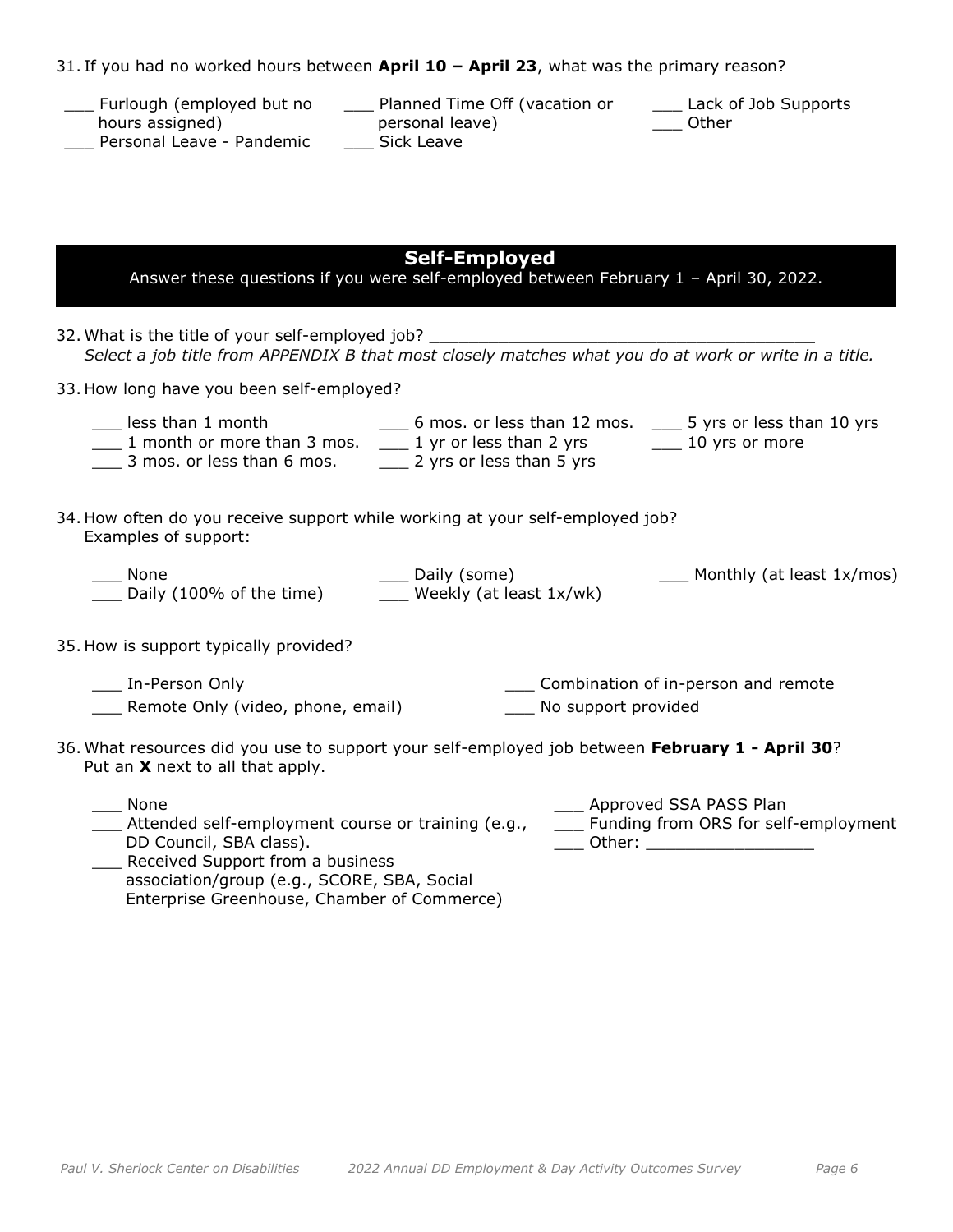- 37. What is your estimated income for a two-week period (gross income)? *Use 2-week actual income OR 2-week average for the 3 months.*
- *38.* In the Self-Employed Hours Worksheet enter the number of HOURS you worked at your self-employed job between **April 10 – April 23**?

**Self-Employed Worksheet:** *If completing the survey online, only the Total Hours are entered.*

|                | Sunday | Monday | Tuesday | Wednesday | Thursday | Friday             | Saturday | Weekly       |
|----------------|--------|--------|---------|-----------|----------|--------------------|----------|--------------|
|                |        |        |         |           |          |                    |          | <b>Total</b> |
| <b>Example</b> | 2      |        |         |           | כ        |                    |          |              |
| Week of        |        |        |         |           |          |                    |          |              |
| April 10 -     |        |        |         |           |          |                    |          |              |
| 16             |        |        |         |           |          |                    |          |              |
| Week of        |        |        |         |           |          |                    |          |              |
| April 17 -     |        |        |         |           |          |                    |          |              |
| 23             |        |        |         |           |          |                    |          |              |
|                |        |        |         |           |          | <b>TOTAL HOURS</b> |          |              |

- 39. If you worked no hours at your self-employed job from **April 10 – April 23**, what was the primary reason?
	- Personal Leave Pandemic
	- \_\_\_ Planned Time Off (vacation \_\_\_ Lack of Job Supports
		- or personal leave)

\_\_\_ Sick Leave/Health Issues

\_\_\_ Other

# **Community Activity**

Answer these questions if you participated in social, recreational, educational or other unpaid activities in a community or public place between February 1 – April 30.

40. In the Community Activity Worksheet, enter the number of hours that you participated in each of the listed activities between **April 10 – April 23**. Include activities taking place in the evening or on the weekends if the activity is part of your Self-Direction Plan. *Do not include activities taking place at home.* 

## **Community Activity Worksheet:**

*If completing the survey online, only the Total Time for each activity is entered.*

|                                                                                                      | Week 1<br><b>April 10 -16</b> | Week 2<br><b>April 17-23</b> | <b>Total Time</b><br>(Week $1 +$ Week 2) |
|------------------------------------------------------------------------------------------------------|-------------------------------|------------------------------|------------------------------------------|
|                                                                                                      |                               |                              |                                          |
| <b>Example</b>                                                                                       | 1 hour                        | 30 minutes                   | 1.5 hours                                |
| Art, Leisure, Recreation                                                                             |                               |                              |                                          |
| <b>Health and Fitness</b>                                                                            |                               |                              |                                          |
| Adult Education or Training (not work related)                                                       |                               |                              |                                          |
| Activities to build employment skills (e.g.,<br>interviewing skills, how to fill out an application) |                               |                              |                                          |
| Activities of Daily Living (e.g. grocery shopping,<br>banking)                                       |                               |                              |                                          |
| Volunteering                                                                                         |                               |                              |                                          |
| Other                                                                                                |                               |                              |                                          |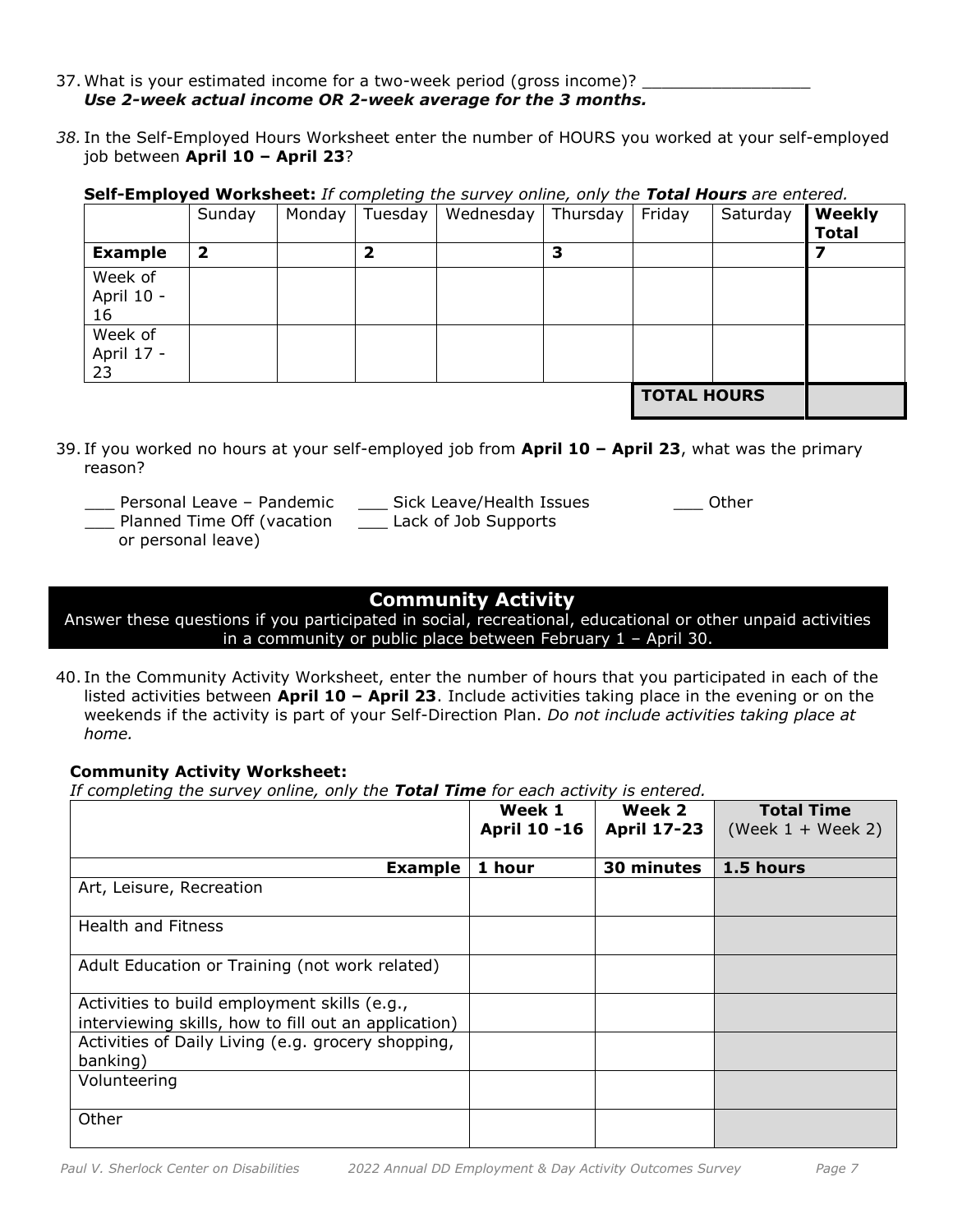- 41. If you participated in no hours of community-based activity from **April 10 – April 23**, what was the primary reason?
	- \_\_\_ Pandemic \_\_\_ Planned Time Off/Away (e.g., vacation) \_\_\_ Sick Leave / Health Issues \_\_\_ Other **Lack of Supports**
- 42. If you entered hours of community activity between **April 10 – April 23**, where did those activities take place? Put an **X** next to all that apply.
	- Public Venue Member-based Organization \_\_\_ School / Training Facility \_\_\_ Business / Employer Senior Center / Facility \_\_\_ Virtual (with a community-based organization)
- 43. How is support typically provided for your community activities?
	- \_\_\_ In-Person Only \_\_\_ Remote Only (video, phone, email) \_\_\_ No Support Provided \_\_\_\_ Combination of in-person and remote
- 44. How long have you participated in community activities funded by self-direction?

| less than 3 mos.            | 1 yr or less than 3 yrs   | 10 yrs or less than 15 yrs |
|-----------------------------|---------------------------|----------------------------|
| 3 mos. or less than 6 mos.  | 3 yrs or less than 5 yrs  | $15$ yrs or more           |
| 6 mos. or less than 12 mos. | 5 yrs or less than 10 yrs |                            |

**You have come to the end of the survey. Thank you for your participation!**

## **ENTER OR RETURN YOUR SURVEY BY MAY 31, 2022**

### **Online Survey Link:<https://bit.ly/sdsmay2022>**



To complete your survey online, use the link above or scan the QR code. The link is also posted to the Sherlock Center's website at <http://www.rioutcomesurveys.info/> The Online survey will open on May 5 and will close on May 31.

#### **By Mail or Fax**

Return paper copies of your completed survey to the Sherlock Center using the business reply envelope provided with your packet **OR** by fax or mail using the information below. Please mail by **Friday, May 27** to allow time to meet the May 31 deadline.

**Fax to:** 401-456-8150

**Mail to:** Sherlock Center RI College 600 Mt. Pleasant Avenue Providence, RI 02908 Attn: Elaine Sollecito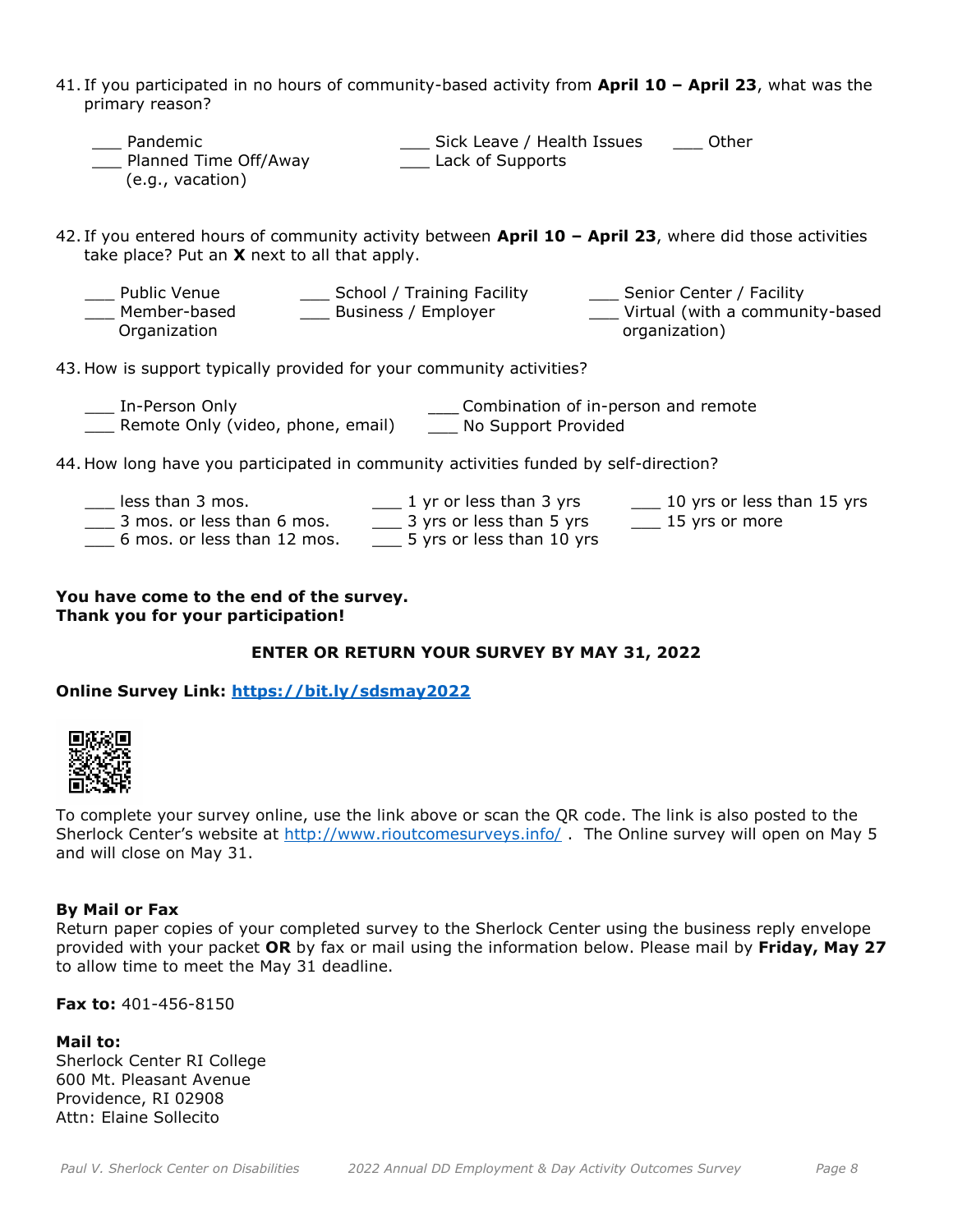# **APPENDIX A: ACTIVITY DEFINITIONS**

**Supported Employment Services**: **Services or Activities** to choose, get or keep a job on an employer's payroll or self-employment. Includes activities such as employment/ career planning, exploring job task and environment likes and dislikes and places of interest, community mapping for employment, attending a work skills training, short- and long-term vocational experiences (informational interview, job shadow, tour of business, internship or onsite assessment, Business outreach planning, job search/interviewing, as well, as on or off-site job supports. For some, they may participate remotely from their home in activities offered by Vocational Services Staff, Career counseling, use of web-based assessments or tools, an online course/training, etc.

**Individual Employment**: Employed at a community-based, individual job, hired onto the employer's payroll with or without job supports. If an individual works for a DD agency, is eligible for the same benefits and privileges as other agency employees and is paid 100% of their wages by the DD agency, this is considered Individual Employment.

**Self Employed**: Refers to small business ownership that is controlled or owned by the individual or in which the individual is considered to be a private contractor AND guided by a business plan; 100% of the business income goes to the individual/co-owners, and \$400 in annual earnings is expected. The individual reports earnings to SSA and files taxes if income guidelines are met. Self-employment would not include a business that is owned or operated by an organization or provider or an individual's hobby, a chore, or a favor that results in receipt of payment.

**Provider-Paid Individual Employment**: Employed at a community‐based, individual job paid by the provider agency or provider subcontractor. Provider is defined broadly to include DD provider agencies, as well as businesses with a mission to employ workers with disabilities (i.e., NISH, Ability One, Cookie Place, an agency-owned‐business, affirmative business, etc.), and/or when the employer receives wage reimbursement or a subsidy from the provider agency.

**Provider-Paid Group Employment**: Employed at a community‐based job with two or more individuals with disabilities (enclave, work crew, etc.) paid by a provider agency or provider subcontractor. Provider is defined broadly to include DD provider agencies, as well as businesses with a mission to employ workers with disabilities (i.e., NISH, Ability One, Cookie Place, an agency-owned-business, affirmative business), and/or when the employer receives wage reimbursement or a subsidy from the provider agency.

**Community-based Non-Work Activity**: Non-work services or activities that take place in a community setting; may include activities such as arts, leisure and recreation, fitness, education, training, soft skills related to employment and/or vocational awareness, ADL skills, and volunteering. For some, they may participate remotely from their home in activities offered by a community organization ex Library book club; yoga class, etc.

**Facility-based Non-Work Activity with a DDD Provider**: Non-work services or activities that take place in a licensed DDD provider facility/setting. This category often occurs in facilities referred to Day Activity or Day Habilitation programs or a group home. For some, they may participate remotely from their home and in activities facilitated by an agency Facility-Based Non-Work Day Program.

**Program for Elderly Persons Non-Work Activity**: Non-work services or activities within a program specifically for elderly persons (i.e., provider-operated senior program, senior center, adult daycare).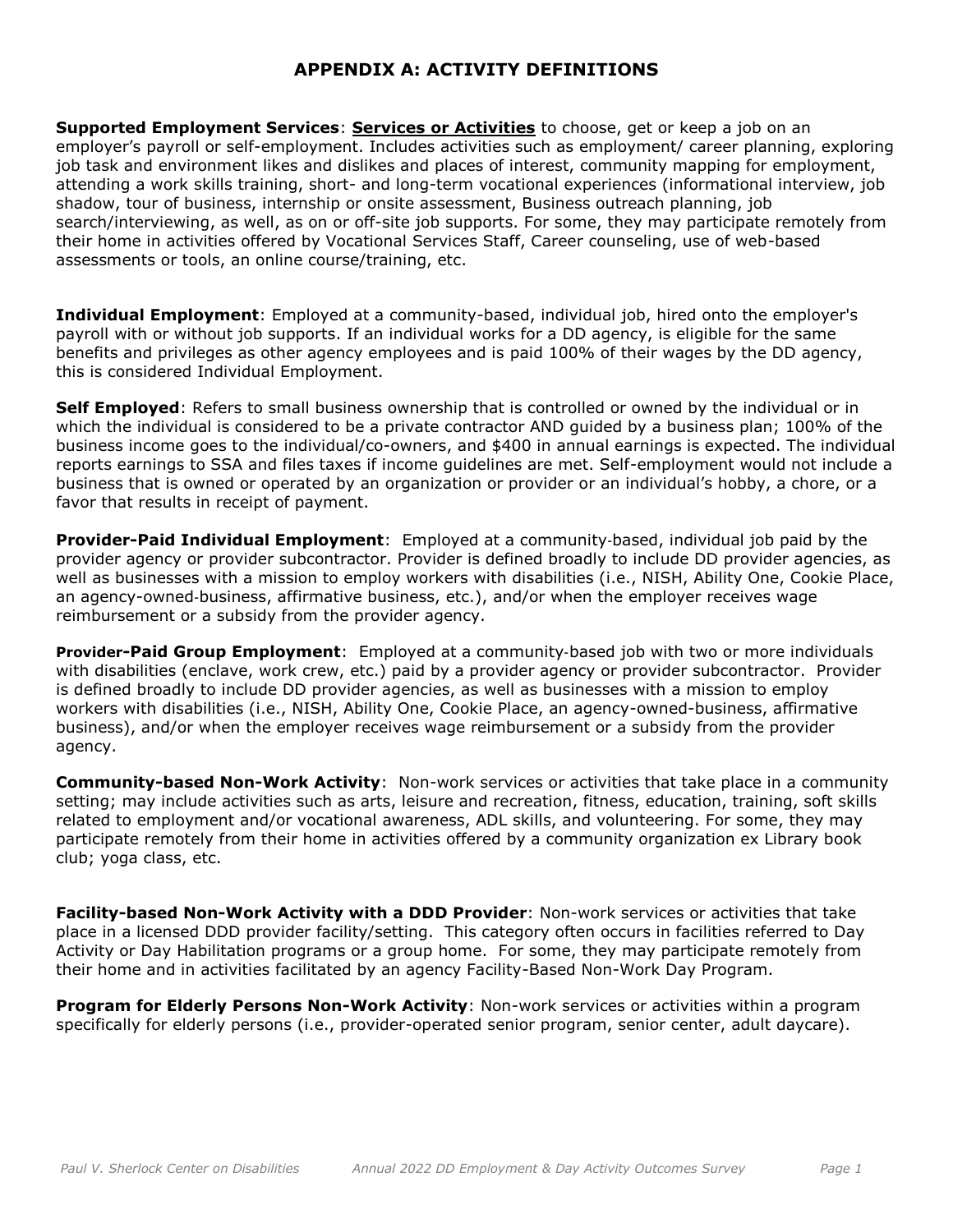# **APPENDIX B: JOB TITLE LIST**

| <b>Accommodation and Food</b>                           | <b>Construction/Trade</b>                              | Professional, Technical,                                              |
|---------------------------------------------------------|--------------------------------------------------------|-----------------------------------------------------------------------|
| <b>Services</b>                                         | All Trades Helper Assistant                            | <b>Science</b>                                                        |
| Baggage Porter and Bellhop<br>$\bullet$                 | (painting, welding, masonry,                           | $\bullet$<br>Writer/Author                                            |
| Cooks/Chef/Baker<br>$\bullet$                           | electrical, etc.)                                      | <b>Billing Cost and Rate Clerks</b>                                   |
| Dining Room and Cafeteria<br>$\bullet$                  | <b>Construction Carpentry</b><br>$\bullet$             | <b>Technology Support</b><br>$\bullet$                                |
| Attendant<br>Dishwasher<br>$\bullet$                    | Construction Worker and<br>$\bullet$                   | Social Media Specialist                                               |
| Food Preparation and/or Serving<br>$\bullet$            | Laborer                                                |                                                                       |
| Worker/ Including Fast Food                             |                                                        | <b>Transportation and</b>                                             |
| Host/Hostess<br>$\bullet$                               |                                                        | Warehousing                                                           |
| Waiter and Waitress/ non-food<br>$\bullet$              | <b>Educational Services</b>                            | <b>Bus Monitor Aide</b>                                               |
| prep                                                    | <b>Teacher Assistant</b><br>$\bullet$                  | Couriers & Messenger<br>$\bullet$                                     |
|                                                         | Teacher Education - all types<br>$\bullet$             | <b>Driver Delivery Service</b><br>$\bullet$                           |
| <b>Administrative &amp; Support</b><br>Data Entry Keyer | Teacher/ Instructor/ self-<br>$\bullet$<br>improvement | Engine & Other Machine<br>$\bullet$                                   |
| $\bullet$<br>Library Assistant Clerical<br>$\bullet$    |                                                        | Assembly                                                              |
| Mail Clerk Handler<br>$\bullet$                         | <b>Health Care and Social</b>                          | Laborer, freight/ stock and<br>$\bullet$                              |
| Office and Administrative<br>$\bullet$                  | <b>Assistance</b>                                      | material mover                                                        |
| Support-All types / clerk/                              | Direct Support Professional<br>$\bullet$               |                                                                       |
| receptionist, etc.                                      | Home Health Aide<br>$\bullet$                          | <b>Waste Management and</b>                                           |
| Office Machine Operator<br>$\bullet$                    | Peer Support Professional<br>$\bullet$                 | <b>Remediation Services</b>                                           |
|                                                         | Personal Care Attendant<br>$\bullet$                   | Janitor/<br>$\bullet$                                                 |
| <b>Agriculture, Forestry, Fishing</b><br>and            |                                                        | Cleaner/Housekeeping                                                  |
| <b>Hunting</b>                                          | <b>Manufacturing</b>                                   | Maintenance / Repair Worker<br>$\bullet$                              |
| Floral designer/Assistant<br>$\bullet$                  | Order filler/ wholesale retail                         | Trash/Refuse and Recyclable<br>$\bullet$<br><b>Material Collector</b> |
| Landscaping and Grounds<br>$\bullet$                    | Production/ Packager Hand<br>$\bullet$                 |                                                                       |
| keeping Worker                                          | assembly                                               | <b>Other Services</b>                                                 |
| Nursery Worker (greenhouse/<br>$\bullet$                | Vending Machine/ Box<br>$\bullet$                      | Activity Aide - Recreation<br>$\bullet$                               |
| retail)                                                 | Servicer                                               | Worker                                                                |
| Laborer/Farm<br>$\bullet$                               | Furniture<br>$\bullet$                                 | <b>Animal Caretaker</b><br>$\bullet$                                  |
|                                                         | Finishing/Assembly/Caning                              | <b>Animal Groomer</b><br>$\bullet$                                    |
| Arts, Entertainment, and                                | <b>Polisher of Metal</b><br>$\bullet$                  | Automotive Cleaner of<br>$\bullet$                                    |
| <b>Recreation</b>                                       |                                                        | Vehicles & Equipment                                                  |
| Amusement and Recreation                                | <b>Management of Companies</b>                         | Child Care Worker-non-school<br>$\bullet$                             |
| Attendant                                               | and Enterprises                                        | Cosmetology/Hairstylist<br>$\bullet$                                  |
| Artist - Crafts<br>$\bullet$                            | Supervisor, Director,<br>$\bullet$                     | Assistant                                                             |
| Artist - fine arts, multimedia,<br>$\bullet$            | Management                                             | Delivery - All Types/ coffee/                                         |
| graphic design                                          |                                                        | newspaper/etc.                                                        |
| <b>Assistant Coach Athletics</b><br>$\bullet$           | <b>Retail Trade</b>                                    | Laundry and/or Dry Cleaning<br>$\bullet$                              |
| Fitness Instructor or Assistant<br>$\bullet$            | Antique dealer<br>$\bullet$                            | Worker                                                                |
| Model - All types<br>$\bullet$                          | Automotive Technician-repair,<br>$\bullet$             | <b>Online Merchant</b><br>$\bullet$                                   |
| Musician/Entertainer/DJ - All<br>$\bullet$              | oil change, exhaust, tire                              | Tailors, Dressmakers, and<br>$\bullet$                                |
| types                                                   | repairer                                               | Custom                                                                |
| Pin Setter bowling<br>$\bullet$                         | Bagger and/or Carriage<br>$\bullet$<br>Retrieval       | Sewer                                                                 |
| Photographer<br>$\bullet$                               | Cashier - All industries                               | Parking Lot Attendant/Valet<br>$\bullet$                              |
| <b>Tour Guide</b><br>$\bullet$                          | $\bullet$<br>Counter & Rental Clerk-non<br>$\bullet$   | Attendant- Coat or locker room<br>$\bullet$                           |
| Usher, Lobby Attendant &                                | food                                                   | Demonstrator & Product<br>$\bullet$                                   |
| <b>Ticket Taker</b>                                     | Sales Person All types /and<br>$\bullet$               | Promoter                                                              |
|                                                         | Door to Door                                           |                                                                       |
|                                                         | Stock Clerks Sales Floor/<br>$\bullet$                 |                                                                       |
|                                                         | Stockroom                                              |                                                                       |
|                                                         | Greeter - All types<br>$\bullet$                       |                                                                       |
|                                                         |                                                        |                                                                       |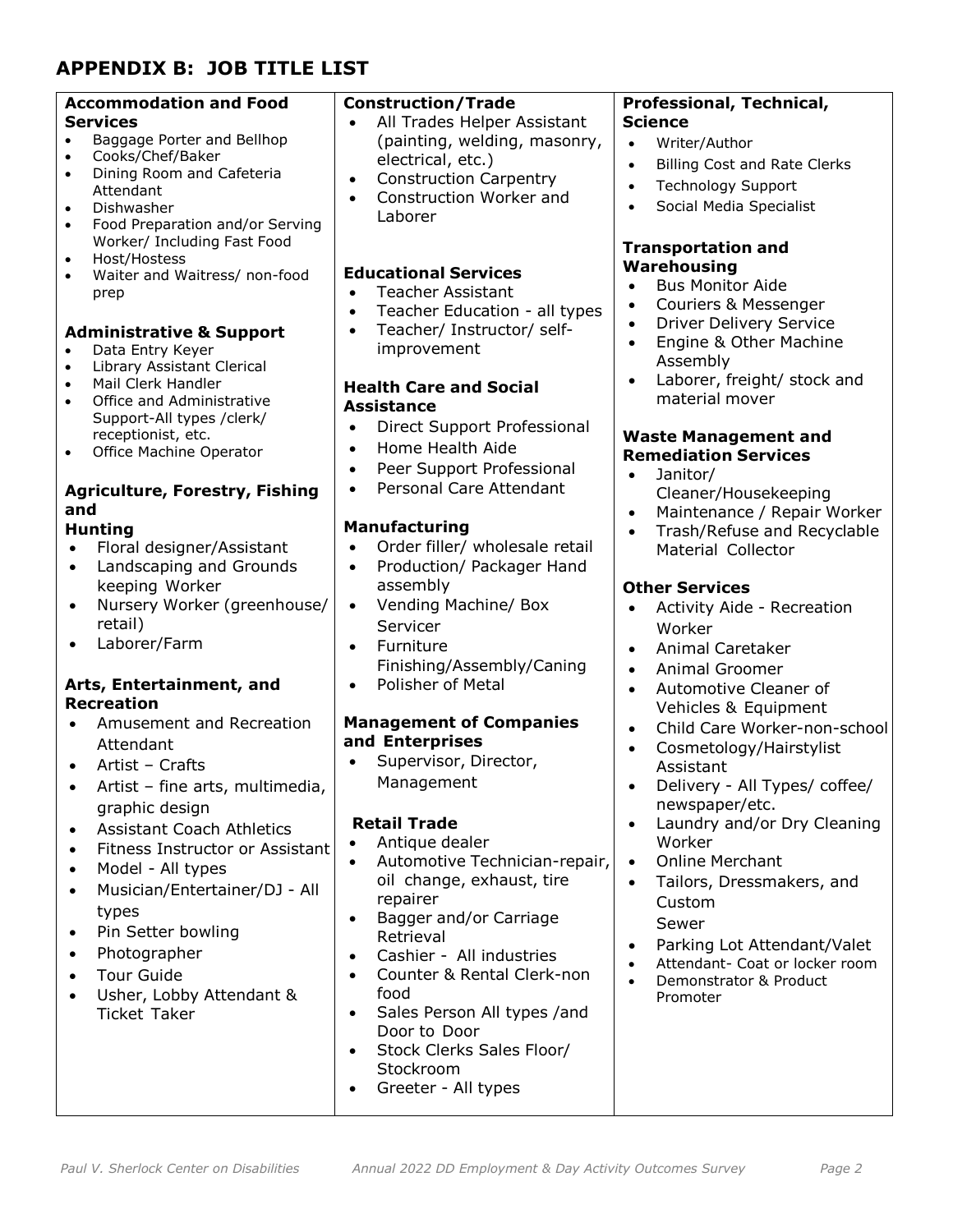# **APPENDIX C: INDUSTRY DEFINITIONS**

### **NAISC Codes (North American Industry Classification System)**

The North America Industry Classification System (NAISC) is an industry classification system that groups establishments into industries based on the activities in which they are primarily engaged. Resource RI DLT LMI Publication <http://www.dlt.ri.gov/lmi/pdf/naics.pdf>

**Accommodation and Food Services** – This sector is composed of establishments providing customers with lodging and/or preparing meals, snacks, and beverages for immediate consumption. Included are hotels, RV parks and recreational camps, and restaurants.

**Administrative and Support and Waste Management and Remediation Services** – Comprises businesses that perform routine support activities for the day-to-day operations of other organizations. These support services, performed on a contract or fee basis, include: office administration, hiring and placing of personnel, document preparation and similar clerical services, solicitation, telemarketing, collection, security and surveillance services, cleaning, and waste disposal services.

**Agriculture, Forestry, Fishing and Hunting** – Establishments in this sector are described as farms, ranches, dairies, greenhouses, nurseries, orchards, or hatcheries. The sector distinguishes two basic activities: agricultural production and agricultural support activities.

**Arts, Entertainment, and Recreation** – Consists of businesses that operate facilities or provide services to meet various cultural, entertainment, and recreational interests of their patrons. Included are establishments involved in producing, promoting, or participating in live performances, events, or exhibits intended for public viewing; establishments that preserve and exhibit objects and sites of historical, cultural, or educational interest; and establishments that operate facilities or provide services that enable patrons to participate in recreational activities, amusements, hobbies, and leisure time activities. Services NOT included in this sector are resort and casino hotels and restaurants with nightclubs.

**Construction** – Includes establishments primarily engaged in the construction of residential, commercial, and industrial buildings or engineering projects (e.g., highways and utility systems). Construction work done includes new work, additions, alterations, or maintenance and repairs. Also included are establishments engaged in the demolition or wrecking of buildings and other structures, the clearing of building sites, and the sale of materials from demolished structures. Blasting, test drilling, land filling, leveling, earthmoving, excavating, land drainage, and other land preparation are also included.

**Educational Services** – Includes establishments that provide instruction and training in a wide variety of subjects by teachers who explain, tell, demonstrate, supervise, and direct learning. Schools, colleges, universities, training centers, fine arts schools, and sports and recreation instruction are included in Educational Services.

**Finance and Insurance** – The three principal types of activities are: raising funds by taking deposits or issuing securities - thereby incurring liabilities; pooling risks by underwriting insurance and annuities; providing specialized services facilitating and supporting financial intermediation, insurance, and employee benefit programs.

**Information** – Newspapers, book and software publishers, motion picture and sound recording industries, telecommunications, data processing services, and libraries.

**Health Care and Social Assistance** – Offices of physicians, dentists, and other health practitioners, hospitals, medical and diagnostic laboratories, nursing homes, assisted living facilities, mental health and substance abuse facilities, individual and family services, and childcare centers are included.

**Management of Companies and Enterprises** – Examples of establishments that administer, oversee, and manage other establishments of the company or enterprise include centralized administrative offices (human resources), corporate offices, district and regional offices, and head offices.

*Paul V. Sherlock Center on Disabilities Annual 2022 DD Employment & Day Activity Outcomes Survey Page 3*  **Manufacturing** – Establishments in this sector are often described as plants, factories, or mills. These establishments generally use power-driven machines and material-handling equipment. This sector may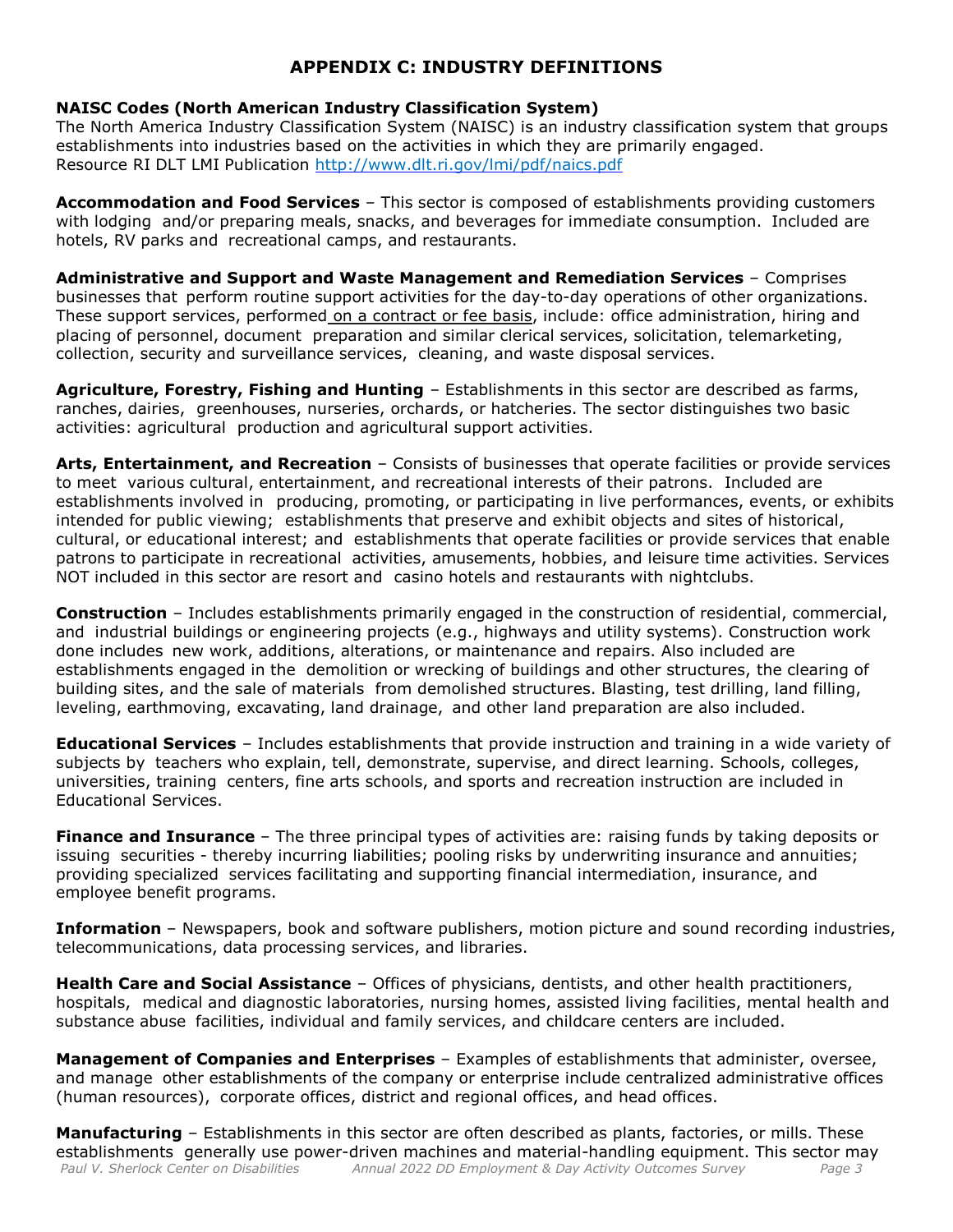also include establishments that transform materials or substances into new products by hand or in the worker's home, and those engaged in selling products made on the premises to the general public. This includes bakeries, candy stores, and custom tailors.

**Mining** – Includes establishments that extract naturally occurring mineral solids, such as coal and ores; liquid minerals, such as crude petroleum; and gases, such as natural gas. The term mining includes quarrying, well operations, and beneficiating, or other preparation customarily performed at the mine site or as part of the mining activity.

**Other Services (except Public Administration)** – Comprises establishments engaged in providing services not provided for elsewhere in the NAICS classification system. Included are establishments engaged in equipment and machinery repairing, promoting or administering religious activities, grantmaking, advocacy, providing dry- cleaning and laundry services, personal care services, death care services, pet care services, photofinishing services, temporary parking services, dating services, and domestic help, such as maids, butlers, and nannies.

**Public Administration** – Consists of federal, state, and local government agencies that administer, oversee, and manage public programs and have executive, legislative, or judicial authority over other institutions within a given area.

**Professional, Scientific, and Technical Services** – Legal advice and representation; accounting, bookkeeping, and payroll services; architectural, engineering, and specialized design services; computer services, consulting services, research services, advertising services, photographic services, payroll processing services, translation and interpretation services; veterinary services, and other professional, scientific, and technical services.

**Real Estate and Rental and Leasing** – Includes establishments primarily engaged in renting, leasing, or otherwise allowing the use of tangible or intangible assets. Tangible assets include real estate and equipment (without operator); intangible assets include patents and trademarks. Also included are establishments involved in managing, selling, buying, appraising real estate for others, automobile rental and leasing, and video tape, and disc rental.

**Retail Trade** – Sell merchandise in small quantities to the general public. Office supply stores, building materials dealers, plumbing and electrical supply stores, gasoline service stations, automotive dealers, and mobile home dealers are all classified as store retailers. Stores that provide after-sales services such as repair and installation are generally considered retail. Non-store retailers also serve the general public through "infomercials," mail-order, and electronic catalogs, door-to-door solicitation, in-home demonstration, portable carts, and vending machines.

**Transportation and Warehousing** – Comprises industries that provide transportation of passengers and cargo, scenic and sightseeing transportation, transportation support activities, and warehousing and storage for goods. Transportation may be provided by air, rail, road, water, or pipeline.

**Utilities** – Comprises establishments engaged in the provision of electric power, natural gas, steam supply, water supply and sewage removal.

**Wholesale Trade** – Wholesalers are organized to sell or arrange the purchase or sale of (a) goods for resale (i.e., goods sold to other wholesalers or retailers), (b) capital or durable non-consumer goods, and (c) raw and intermediate materials and supplies used in production. This sector comprises two main types of wholesalers: merchant wholesalers that sell goods on their own account and business to business electronic markets, agents, and brokers that arrange sales and purchases for others generally for a commission or fee.